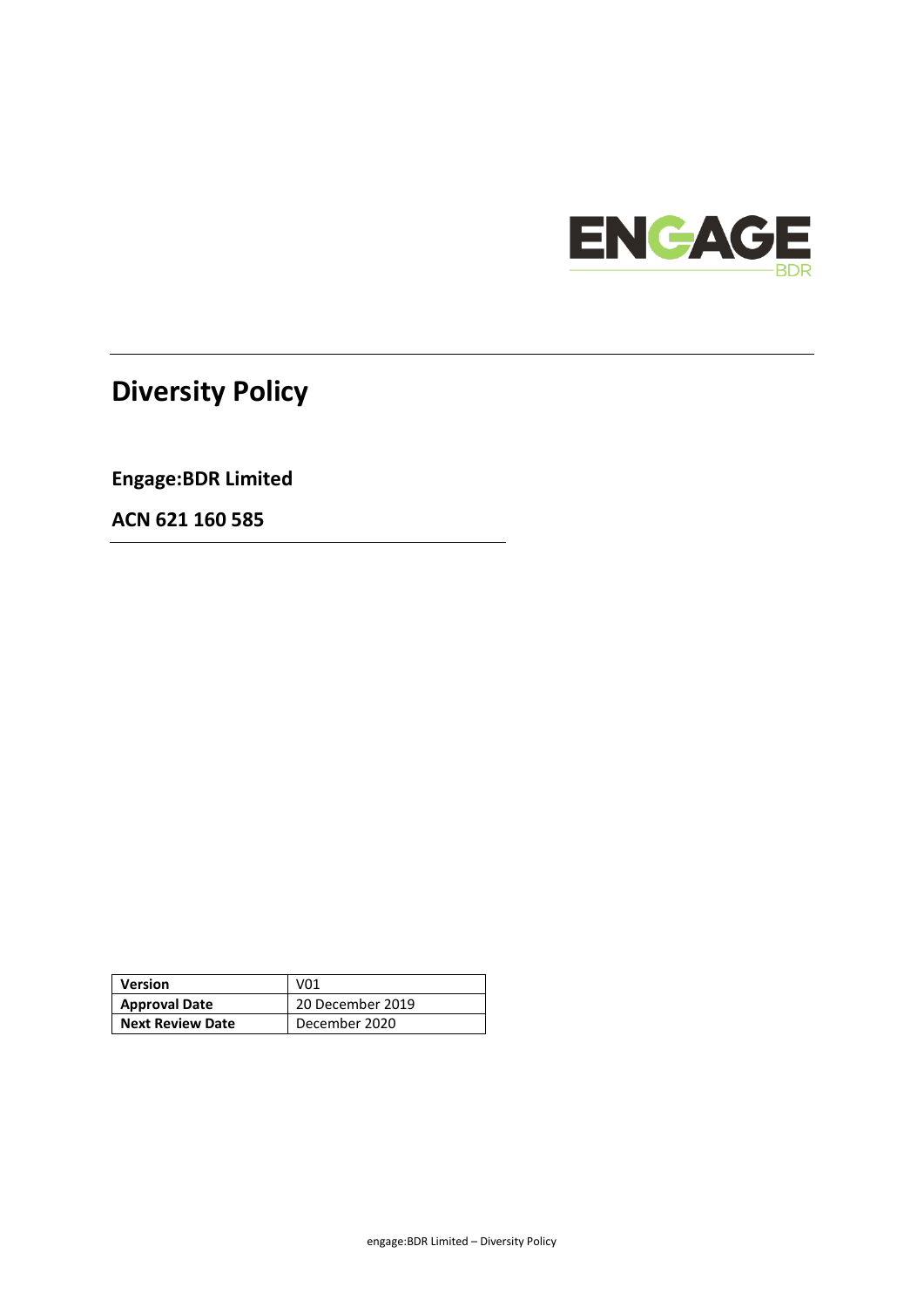# **1 INTRODUCTION**

- 1.1 Engage:BDR Limited (ACN 621 160 585) **(Company)** is committed to establishing and maintaining an inclusive workplace that embraces and promotes Diversity. This Diversity Policy (Policy) sets out the Company's commitment to Diversity and inclusion in the workplace and provides a framework to achieve the Group's diversity goals.
- 1.2 It recognises the benefits arising from employee, senior management and Board diversity, including a broader pool of high-quality employees, improving employee retention, accessing different perspectives and ideas and benefiting from all available talent.

# **2 DEFINITIONS**

2.1 In this Policy, unless the context otherwise requires:

**ASX** means ASX Limited (ABN 98 008 624 691) or the financial market conducted by ASX Limited, as the context requires.

**Board** means the board of directors of the Company.

**Diversity** includes, but is not limited to, differences that relate to gender, age, ethnicity, disability, sexual orientation and gender identity, religion, cultural background, personality, marital and family status, carer responsibilities and location.

**Employee** means a person who is an employee, officer, or director of the Group.

**Group** means the Company and its subsidiaries.

## **3 SCOPE**

3.1 The Policy applies to the Company's Board as a whole, and to all Employees individually.

## **4 PURPOSE**

- 4.1 The purpose of the Policy is to outline the Company's commitment to fostering a corporate culture that embraces diversity. The Company has adopted this Policy to acknowledge and appreciate the positive outcomes that can be achieved through the diverse range of abilities and perspectives that Employees bring to the Group through their Diversity.
- 4.2 The Policy also provides a process for the Board to establish Diversity related measurable targets (**Measurable Objectives**) which the Company will implement and report against to achieve its diversity goals.
- 4.3 This Policy is specifically designed to assist the Company to reach its strategic goals by:
	- a) ensuring that all Employees are treated with equality and respect;
	- b) facilitating employment opportunities based on appropriate recruitment processes of considering a range of Employees and attracting, rewarding and retaining staff with a diverse range of skills and experience;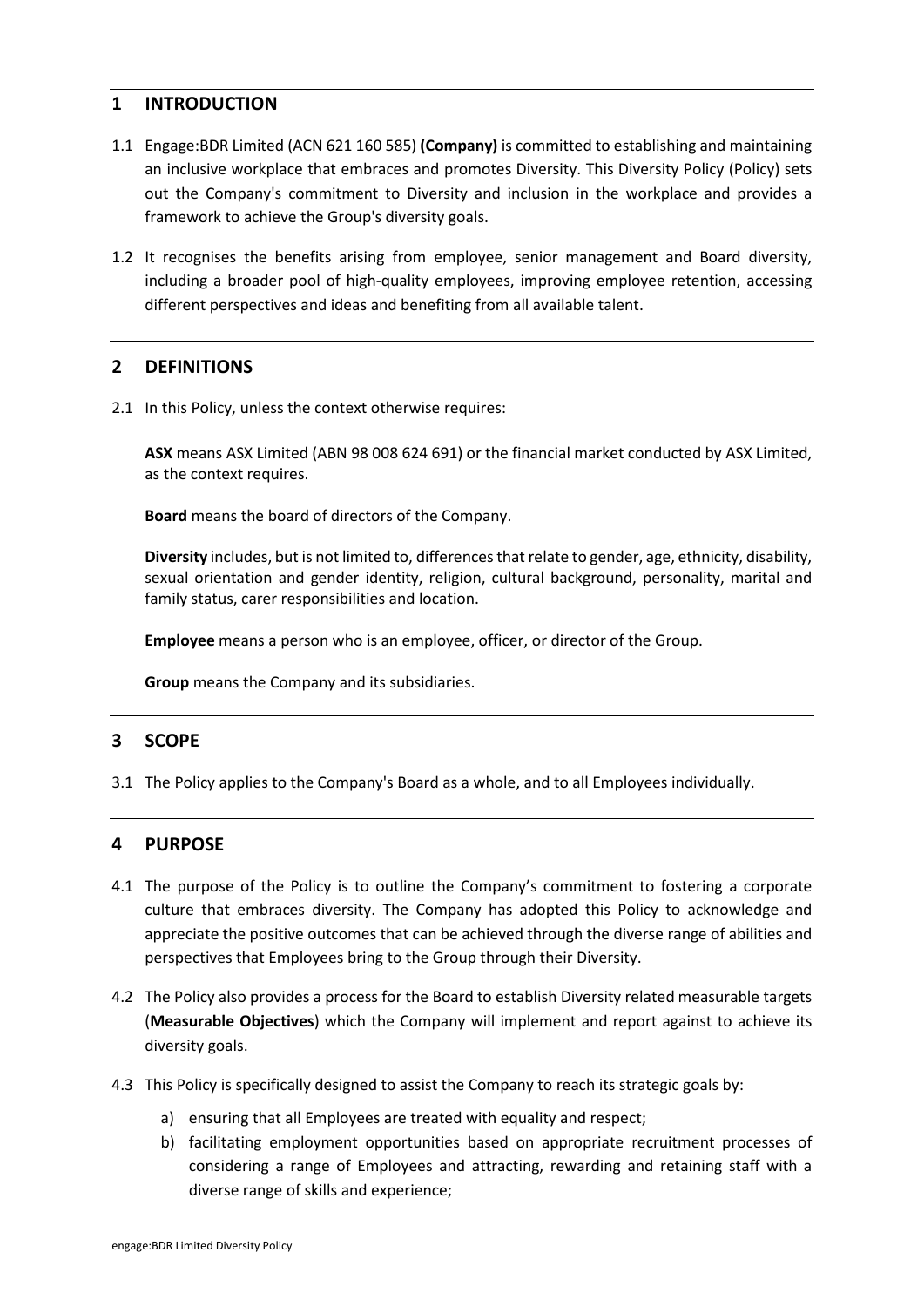- c) developing flexible workplace practices to recognise and meet the diverse needs of Employees;
- d) building and maintaining a safe and open workplace;
- e) contributing to the community by fostering a culture of acceptance and teamwork; and
- f) meeting the Company's obligations under the ASX Corporate Governance Principles and Recommendations

# **5 POLICY**

#### 5.1 **Diversity commitment**

The Company is committed to:

- a) Complying with the diversity recommendations published by ASX's Corporate Governance Committee by establishing measurable objectives for achieving gender diversity;
- b) Promoting diversity among Employees and senior management throughout the Company; and
- c) Keeping shareholders informed of the Company's progress towards implementing and achieving its diversity objectives.

The Board will:

- a) Aim to ensure that appropriate procedures and measures are introduced to ensure that the Company's diversity commitments are implemented appropriately;
- b) Seek to ensure that the diversity profile is a factor that is taken into account in the selection and appointment of qualified employees, senior management and Board candidates;
- c) Seek to identify and consider programs and initiatives that:
	- Assist in the development of a diverse pool of skilled and experienced Board candidates;
	- Enhance employee retention and promotion of existing employees;
	- Assist with minimising career disruption when employees take time out of the workplace to meet other obligations and attempt to re-enter the workforce; and
	- Facilitate or permit employees to access such programs or initiatives where reasonable, possible and in line with the needs and objectives identified by the diversity profile.

While the key focus of the Policy and the ASX Corporate Governance Council's recommendations is on promoting the role of women within organisations, the Company recognises that other forms of diversity are also important and will seek to promote and facilitate a range of diversity initiatives throughout the Company beyond gender diversity.

#### 5.2 **Measurable objectives**

- a) The Board will establish Diversity related measurable targets (**Measurable Objectives**) on an annual basis to identify ways in which gender diversity and other appropriate aspects of Diversity can be achieved and measured.
- b) The Measurable Objectives are to include, at a minimum, the Company's objectives for achieving gender diversity.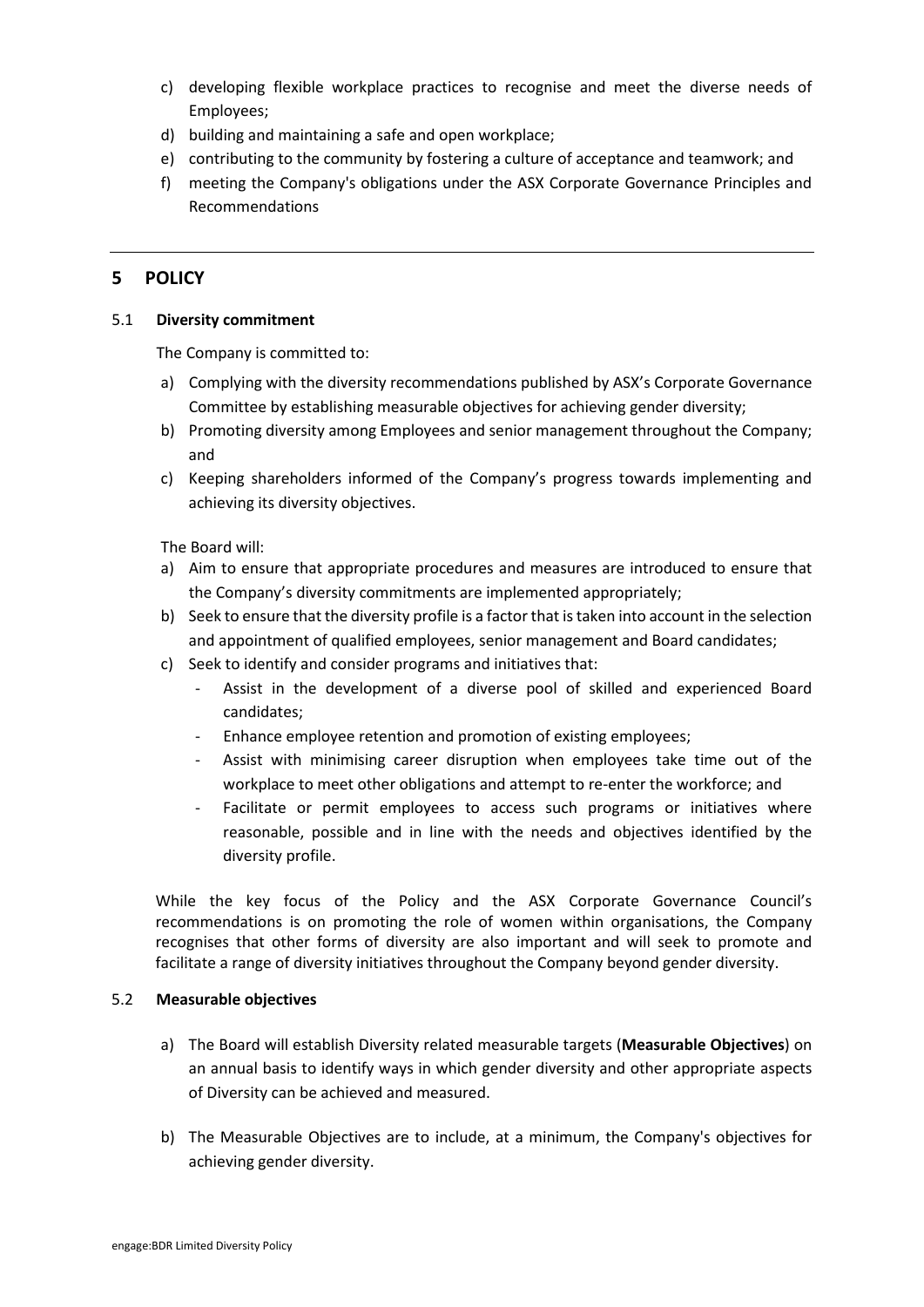c) The Board will assess annually the Measurable Objectives and the Group's progress in achieving them.

#### 5.3 **Responsibilities**

The Board has responsibility to:

- a) oversee this Policy including the review of its appropriateness and effectiveness;
- b) encourage and promote any other initiatives, policies and processes appropriate from time to time to encourage and promote Diversity;
- c) annually set and review the Measurable Objectives;
- d) annually assess the Company's progress towards achieving the Measurable Objectives; and
- e) ensure compliance with the ASX Corporate Governance Principles and Recommendations in respect of Diversity.

#### 5.4 **Strategies**

Strategies to help achieve the Company's diversity objectives include:

- a) Facilitating a corporate culture that embraces diversity and recognises employees at all levels have responsibilities outside of the workplace;
- b) Ensuring that meaningful and varied development opportunities are available to all employees to enhance the retention of new employees and promotion of existing employees;
- c) Recruiting from a diverse pool of candidates for all positions including Board and senior management appointments; and
- d) Reviewing succession plans to ensure an appropriate focus on diversity.

#### 5.5 **Annual disclosure to shareholders**

The Board will include in the Corporate Governance Statement each year:

- a) Measurable objectives, if any, set by the board;
- b) Progress against achieving the objectives; and
- c) The proportion of women employees in the whole organisation, at senior management level and at Board level.

# **6 PUBLICATION**

6.1 A copy of the Policy will be made available on the Company's website.